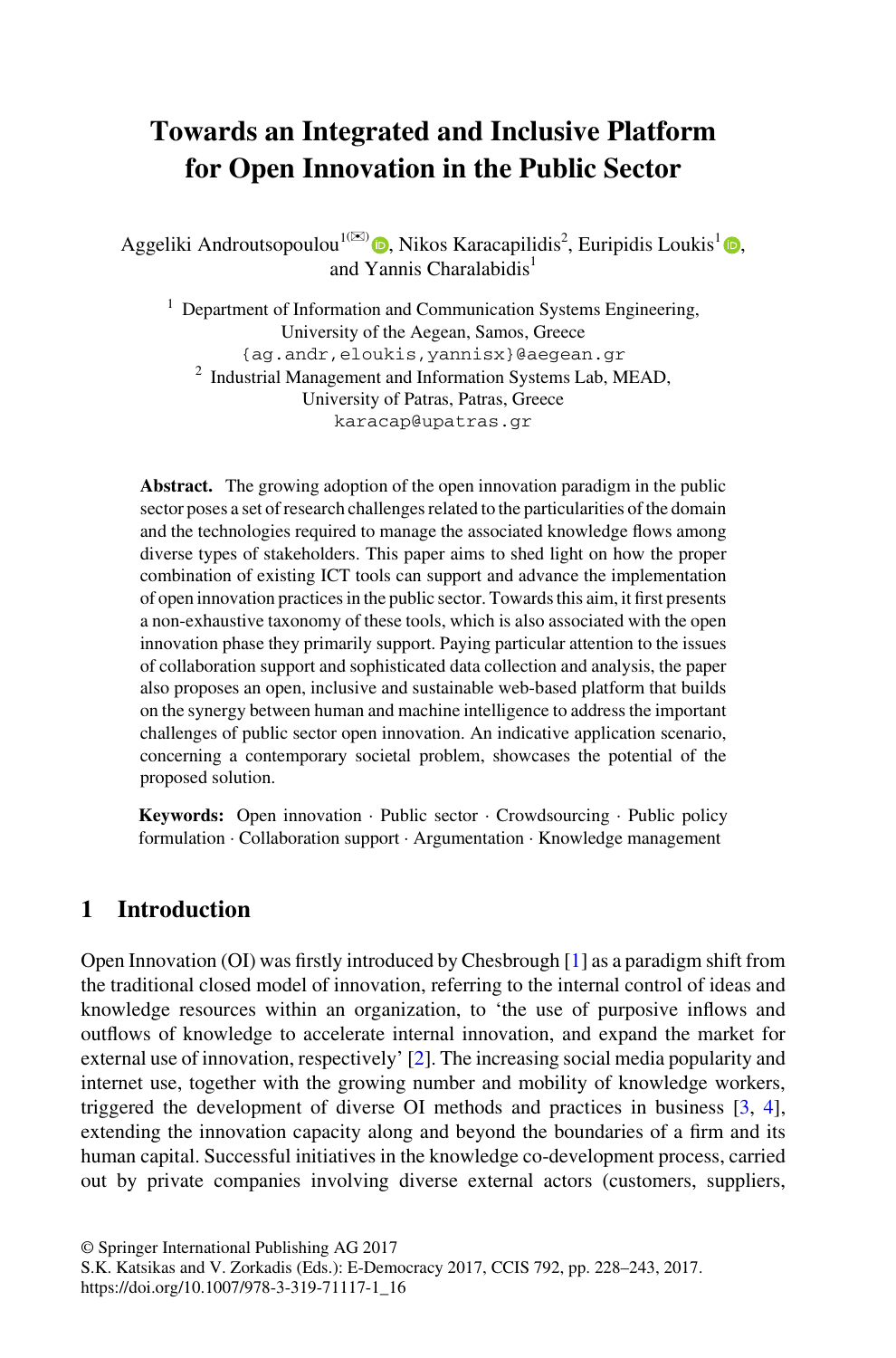competitors, cross-sector firms, universities and research institutions), have offered fertile ground for research on the types of OI practices used in the private sector [\[5,](#page-13-0) [6\]](#page-13-0), as well as the context and typology of the problems each type is appropriate for [\[7](#page-13-0)].

Boosted by the adoption of e-participation initiatives and the transition of decision making process from a top-down to a bottom-up approach, the OI paradigm has started being adopted by the public sector to tackle the increasing complexity of problems and policy challenges faced by contemporary societies  $[8-11]$ . From a public administration perspective, the integration of a distributed innovation process, which is based on purposively managed knowledge flows across organizational boundaries, provides the opportunity to include citizens and their ideas and expertise into the work of the govern‐ ments (citizen-sourcing) [[9](#page-13-0), [12](#page-13-0), [13\]](#page-13-0). Citizens, as inhabitants of a particular city, and also due to their professional activity, have specific knowledge (or experience) of their micro environment, which the administration cannot easily access. Through appropriate guidance, they can use that knowledge to actively develop novel ideas for addressing social problems and needs, as well as co-create public services together with the local administration and fellow citizens.

While extensive research on the adoption of OI in the private sector has been conducted, fundamental differences in its implementation in governance pose a series of challenges, which call for further investigation on the key characteristics of public sector innovation field  $[11, 14]$  $[11, 14]$  $[11, 14]$  $[11, 14]$ . Although there is strong linkage between open innovation and open government initiatives [\[13](#page-13-0)], an analysis of e-government literature shows that there are limited influences of the OI paradigm in the e-government research, poorly connected with the perspectives of management science [[15\]](#page-14-0). Four divergent facets of OI in the two sectors have been identified, namely focus, aim, value, and external stake‐ holders [[14\]](#page-14-0). It has been also stressed that there are a number of factors limiting the innovation performance of public sector organizations, which are related to the legal and socio-economic framework they operate, such as the absence of financial resources, the contradicting regulations [\[16](#page-14-0)], and low citizens' trust in such initiatives, as well as organizational factors such as lack of innovation culture and motivation [[17–19\]](#page-14-0).

Another set of challenges stems from the role of information technology on OI activities [[20\]](#page-14-0). Current research trends emphasize on the utilization of social media by governmental agencies for the collection of external knowledge through crowdsourcing and web consultations [\[21](#page-14-0)]. Admittedly, there is a gap on the usage and efficacy of tools beyond social media, including the use of open data platforms for providing better access to and interpretation of governmental data and the information produced by internal information systems of public administrations [\[22](#page-14-0)]. As explicitly stated by Klein and Convertino [\[23](#page-14-0)], 'open innovation systems face important challenges deriving, ironically, from their very success: they can elicit such high levels of participation that it becomes very difficult to guide the crowd in productive ways and pick out the best of what they have created'. This implies problems such as low signal-to-noise ratios (only a small percentage of the ideas from OI engagements are considered as being of high quality), insular ideation (ideas are typically generated quickly by single individuals, without reference to other submitted ideas), non-comprehensive coverage (there is no inherent mechanism for ensuring that the ideas submitted comprehensively cover the most critical facets of the problem at hand), poor evaluation (based on subjective criteria,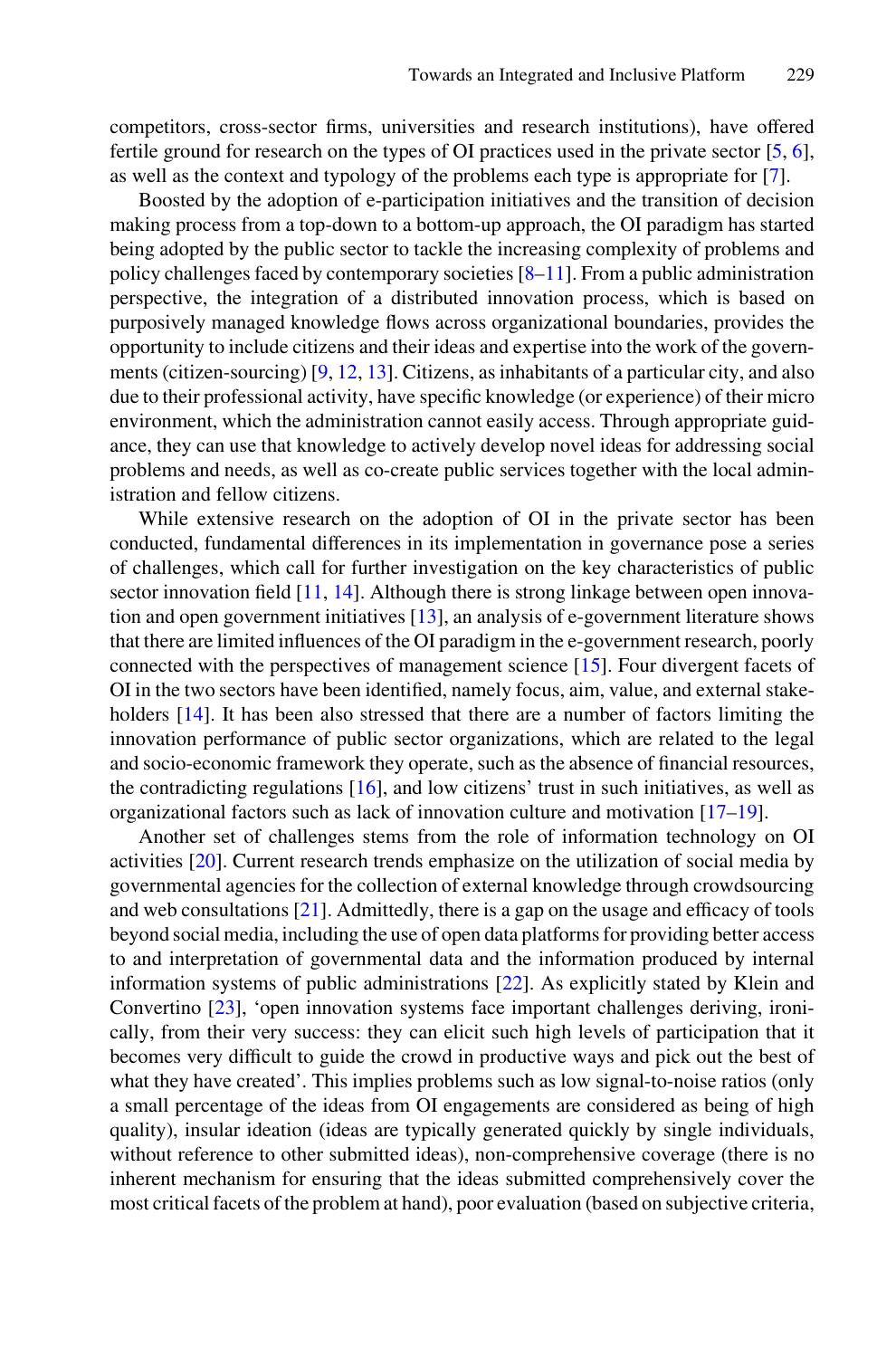<span id="page-2-0"></span>while little support is provided to aid stakeholders build upon each other's facts and reasoning), poor idea filtering (engaging stakeholders in cognitively complex and timeconsuming tasks), and burdensome management of the overall innovation process (referring to monitoring, awareness, and attention mediation issues). Related studies [\[24](#page-14-0)] pinpoint additional issues requiring attention, such as the need to stimulate the creation and support the sustainable development of public/private communities, the (partial) formalization of the stakeholders' contributions aiming to further exploit the reasoning capabilities of the machine, the support for a collaborative construction of solutions, and the development of public services by third parties.

Generally speaking, the requirements of the OI process in the public sector can be (partially or fully) handled by a palette of ICT tools, each paying attention to a specific aspect of the process. Section 2 of this paper attempts a taxonomy of these tools, classified upon their basic purpose, identifying state-of-the-art functionalities of each cate‐ gory and pointing to representative solutions. Taking this classification into account, and associating the abovementioned problems and challenges to it, Sect. [3](#page-9-0) reports on integration issues and describes an open, inclusive and sustainable platform that enables all types of stakeholders to participate in and manage the full range of activities concerning OI in the public sector. To better demonstrate the potential of the proposed solution, a specific scenario of use concerning the management of refugees and migrants inflows is also sketched. The last section of the paper outlines concluding remarks and future work directions.

# **2 A Taxonomy of Tools Supporting OI Phases**

Typical OI systems, idea management platforms and customer engagement tools, such as Ideascale (<https://ideascale.com>), OpenIdeo [\(https://openideo.com](https://openideo.com)), Spigit ([https://](https://www.spigit.com) [www.spigit.com\)](https://www.spigit.com), UserVoice (<https://www.uservoice.com>), Imaginatik ([https://](https://www.imaginatik.com) [www.imaginatik.com](https://www.imaginatik.com)) and Nosco ([http://nos.co\)](http://nos.co), are used mainly in the private and to some extent in the public sector  $[13, 23, 25]$  $[13, 23, 25]$  $[13, 23, 25]$  $[13, 23, 25]$  $[13, 23, 25]$  $[13, 23, 25]$ . Generally speaking, OI processes can be supported by a variety of digital tools that allow governmental agencies harness the "wisdom of crowd". An indicative but not exhaustive list includes platforms facilitating cooperation between public administrations, citizens and other societal actors (academia and research institutes, other governmental organizations, non-governmental agencies including the private sector, non-profit organizations) [\[11](#page-13-0)], web-based software tools that enable access to great numbers of participants from all over the world, and user friendly toolkits guiding the actual involvement of non IT specialists in the innovation generation. These aim to fit specific purposes related to the management, monitoring, evaluation, and diffusion of OI initiatives:

- To provide the right information to potential problem solvers, by achieving better access to data and improved understanding of the problem and its parameters, and facilitate convergence among stakeholders.
- To control, manage and improve the information flows between governmental agencies and the participants of OI processes, as well as among these participants.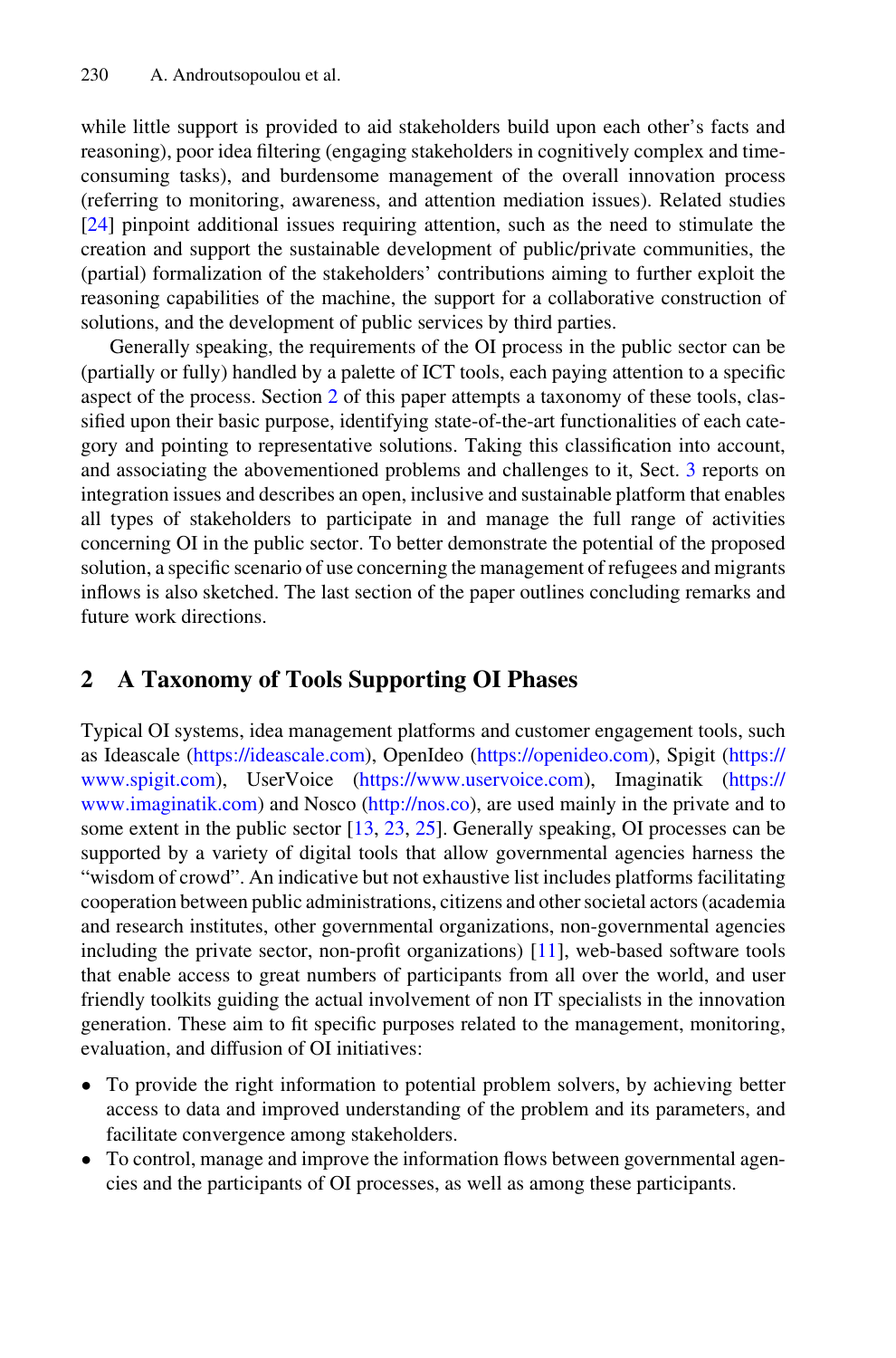- To build and manage a knowledge base integrating heterogeneous internal and external knowledge and diverse experiences (from the organization's internal and external network, respectively), consolidating open governmental data and Web 2.0 content and embedding the accumulated content into the official institutional platforms.
- To effectively plan, coordinate, and monitor the OI process guiding the productivity of the crowd and providing comprehensive reports for the final outcomes.

## **2.1 Phases of OI Process in the Public Sector**

Having considered alternative interpretations of the OI model, we claim that the one proposed by Mergel [[13\]](#page-13-0) is the most applicable one in the public sector. These phases are briefly discussed below.

**Pre Phase: Problem Identification.** This preparatory phase aims to formulate and broadcast a complete and accurate description of the problem to be solved. Although public management problems are usually defined by the government agency carrying out the initiative, social problems, needs and issues can also emerge through crowd‐ sourcing. In the former case, modelling techniques support the formalisation of the problems. In the latter, an unstructured idea collection process is launched without any distribution of the problem statement to the public (passive crowdsourcing [[21,](#page-14-0) [26](#page-14-0)]). Both instances can benefit by open data platforms that improve problem understanding and solving capacity of the involved target groups through better access and reuse of relevant government information [[27\]](#page-14-0).

**Phase 1: Ideation.** During the idea generation and collection phase, people are encouraged to submit proposed solutions and ideas, or articulate specific needs through digital platforms and participation portals. Idea solicitation is usually combined with methods aiming to boost the creativity of stakeholders and citizens such as rewards, funding, competitions, and hackathons. This phase encounters the risk of low levels of citizens' participation, which can be mitigated by mining proper sources to discover ideas and harvest the distributed knowledge that lies on the web.

**Phase 2: Incubation.** This phase fosters co-creation and peer production among the crowd community or external experts in a collaborative effort to incubate and develop the submitted ideas. Participants can view, comment, discuss and rate the ideas of other participants and vote for their favorite ideas, thus adapting the reviewed and improved solutions. This step includes also idea filtering and prioritization, where the community decides which solutions are best (might be combinations of submitted proposals).

**Phase 3: Implementation.** Selected or favorite solutions are validated through proof of concept of alternative implementations provided by the crowd or governmental actors. Implementation is complemented by progress monitoring and continuous report in order to identify necessary refinements in the process or the associated innovation concepts. Compared to the previous ones, this phase usually demonstrates less interactivity, as in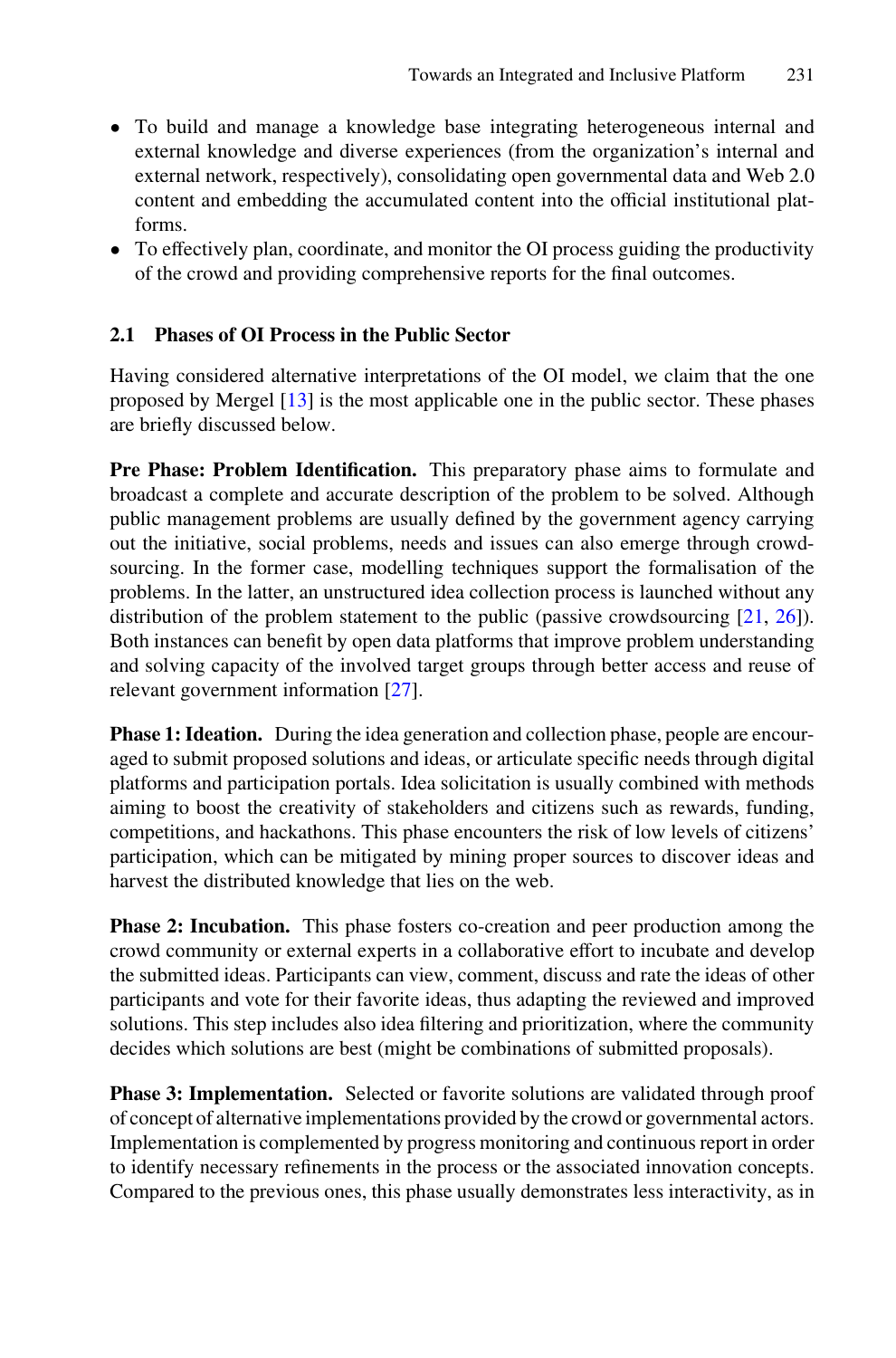most cases governmental organizations proceed in this phase without solicitation of public input.

# **2.2 Categories of Tools**

**Open Data Platforms.** As a result of a long-standing movement towards the open government and open data paradigms, open data portals have proliferated over the last years, enabling users to find re-usable information. Governments have created portals mashing up national, regional and cross-national datasets, such as the EU Open Data Portal [\(https://www.europeandataportal.eu\)](https://www.europeandataportal.eu), CKAN (<https://ckan.org>), the World Bank [\(http://www.worldbank.org\)](http://www.worldbank.org), etc. The value of public sector information is recognized with respect to leading informed policy decisions and unlocking innovation. Open data platforms play a catalytic role in opening up collaboration in the whole data lifecycle, ensuring data quality, relevance and robust access [\[28](#page-14-0)].

**Policy Modelling & Simulation.** The increasing complexity of social problems has triggered the evolvement of Policy Modelling, a research field that incorporates the use of information technologies and computational modelling to inform policy analysis, management and decision-making. On top of that, simulation methodologies (such as Agent-based, Discrete Event and System Dynamics simulation) allow testing alternative solutions, as well as predicting and assessing the impact of prospective policy choices. During an OI process, policy modelling can help users model and visualize policy related information from the real world, serving various purposes such as problem structuring and formalisation (description of a policy's main elements), or the simulation of alter‐ native solutions' implementation reducing the associated uncertainty.

Policy Modelling and Simulation tools include ontology editors (e.g. Protégé - [http://](http://protege.stanford.edu) [protege.stanford.edu](http://protege.stanford.edu) and ELEON - <http://users.iit.demokritos.gr/~eleon/>) and simula‐ tion platforms (e.g. Vensim - <http://www.vensim.com> and Anylogic - [http://](http://www.anylogic.com) [www.anylogic.com\)](http://www.anylogic.com). The majority of them meet the needs of public sector innovation, i.e. building and running models of a policy or a social problem to be solved, which include the main topics, sub-topics and terms of it, in order to be used for collecting relevant content authored by citizens and experts in various electronic spaces. However, there is a lack of tools allowing the population or modifications of the adopted models through automated machine or multiple user driven interventions. This could facilitate the exchange of data between a model and extracted information, as a feature that can offer to stakeholders a clear view on the issues and aspects of the discussion. This need is partially addressed by the NOMAD Authoring Tool, which provides a web-based interface to create domain and policy models that capture topics and arguments relevant to a policy and their inter-relations. Using semantic representation technologies, these models set the basis for the initiation of crawling and analysis of similar text segments on the web [\[21](#page-14-0)].

**Social Media Monitoring.** Social Media Monitoring and Analytics is an evolving marketing research field that refers to the tracking or crawling of various social media content as a way to determine the volume and sentiment of online conversation about a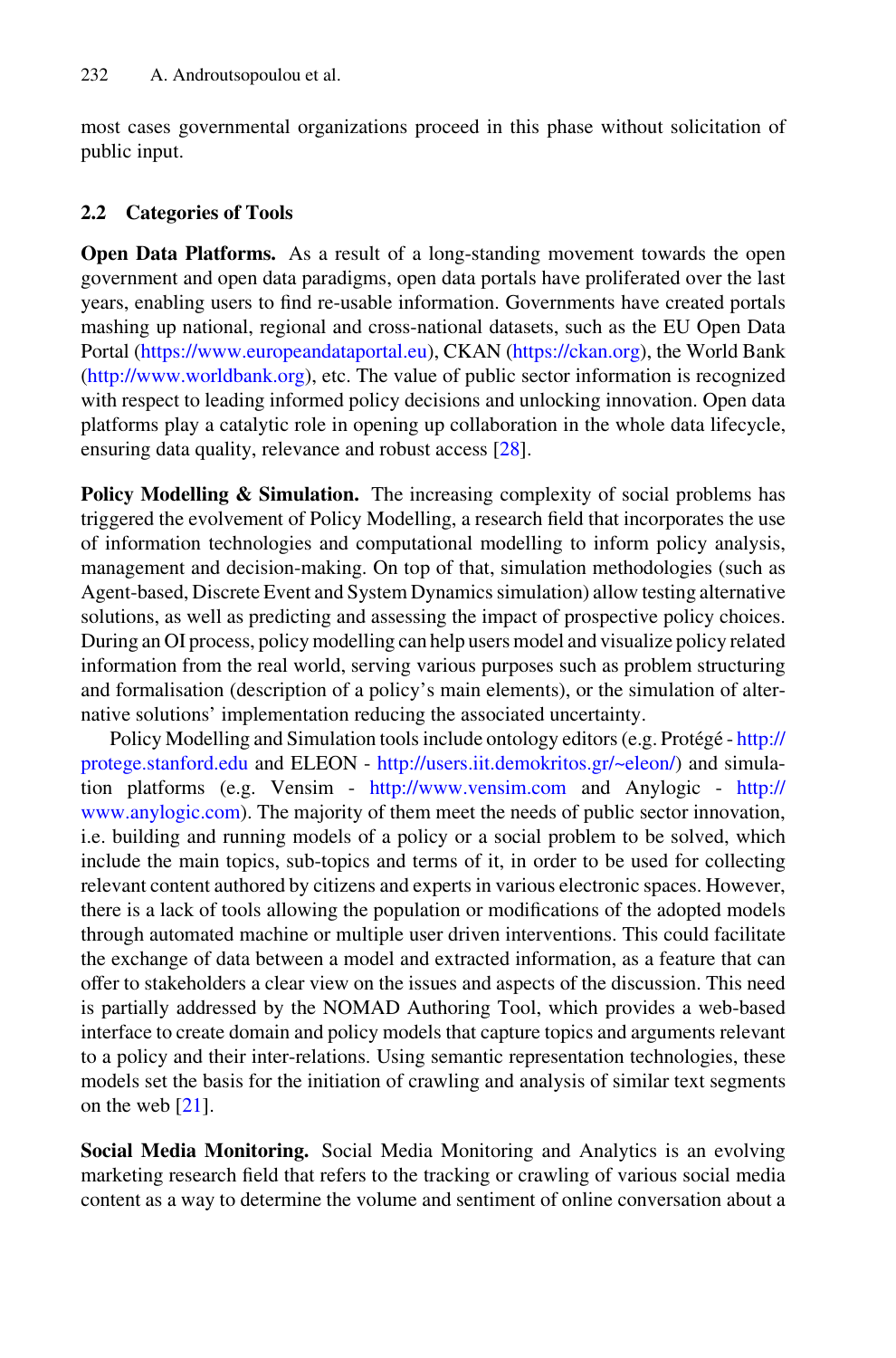brand or topic [\[26](#page-14-0)]. Their added value lies on the fact that such investigations can be performed at real time and in a highly scalable way [\[29](#page-14-0)]. Well-known platforms of this category include Hootsuite ([https://hootsuite.com\)](https://hootsuite.com), Trackur ([http://www.trackur.com\)](http://www.trackur.com), and Sysomos [\(https://sysomos.com\)](https://sysomos.com). There is limited literature concerning the use of such tools by government agencies and the extent these are useful for understanding and addressing the complex and 'wicked' problems of modern societies [[9\]](#page-13-0).

As proposed in [[21\]](#page-14-0), Social Media Analytics can reveal the issues, ideas and arguments that can best contribute in the public innovation process. The NOMAD platform is composed of a set of tools for searching and analyzing content, concerns and other information hidden within the text of citizens' conversations on the web. What differentiates NOMAD from typical Social Media Monitoring tools is that analysis is tailored against specific policy makers' goals, by properly visualizing arguments, opinions and sentiments regarding a policy domain, and creating a semantically rich, accurate stream of data that can be leveraged in any workflow. Such tools can support the required "attention mediation" suggested by Klein and Convertino [[23\]](#page-14-0), by providing a structured way to represent the "big picture". Disclosing the analytics and reports implies the provision of feedback to the involved population on how their input has been taken into account.

**Opinion Mining.** Opinion mining tools employ natural language processing, machine learning, text analysis and computational linguistics to extract relevant information from the vast amounts of human communication over the Internet or from offline sources. In fact, the propagation of opinionated data has caused the development of Web Opinion Mining [[30\]](#page-14-0) as a new concept in Web Intelligence, which deals with the issue of extracting, analyzing and aggregating web data about opinions. The analysis of users' opinions, known as Sentiment Analysis, is significant because through them it is possible to determine how people feel about a product or service and know how it was received by the market. We can distinguish between two types of tools in this category; those that provide a framework for data mining algorithms, e.g. Rapidminer (https://rapid[miner.com\)](https://rapidminer.com), WEKA [\(http://www.cs.waikato.ac.nz/ml/weka/](http://www.cs.waikato.ac.nz/ml/weka/)), and KNIME ([https://](https://www.knime.org/) [www.knime.org/\)](https://www.knime.org/) [\[31](#page-15-0)], and online platforms that can visualize (in real time) Opinion Mining Analytics on predefined Web 2.0 Sources, e.g. sentiment viz ([https://](https://www.csc2.ncsu.edu/faculty/healey/tweet_viz/tweet_app/) [www.csc2.ncsu.edu/faculty/healey/tweet\\_viz/tweet\\_app/](https://www.csc2.ncsu.edu/faculty/healey/tweet_viz/tweet_app/)) and Socialmention ([http://](http://www.socialmention.com) [www.socialmention.com\)](http://www.socialmention.com).

Opinion Mining methods and tools make possible for public administration to reach citizens' opinions about policies and other topics of interest [[32\]](#page-15-0). In general, traditional opinion mining techniques apply to social media content as well, however, there are certain factors that make Web 2.0 data more complicated and difficult to be parsed. An interesting study about the identification of such factors was made by Maynard et al. [[33\]](#page-15-0), in which they exposed important features that pose certain difficulties to traditional approaches when dealing with social media streams, such as the short length of messages, the existence of noisy content and the disambiguation in the subject of reference.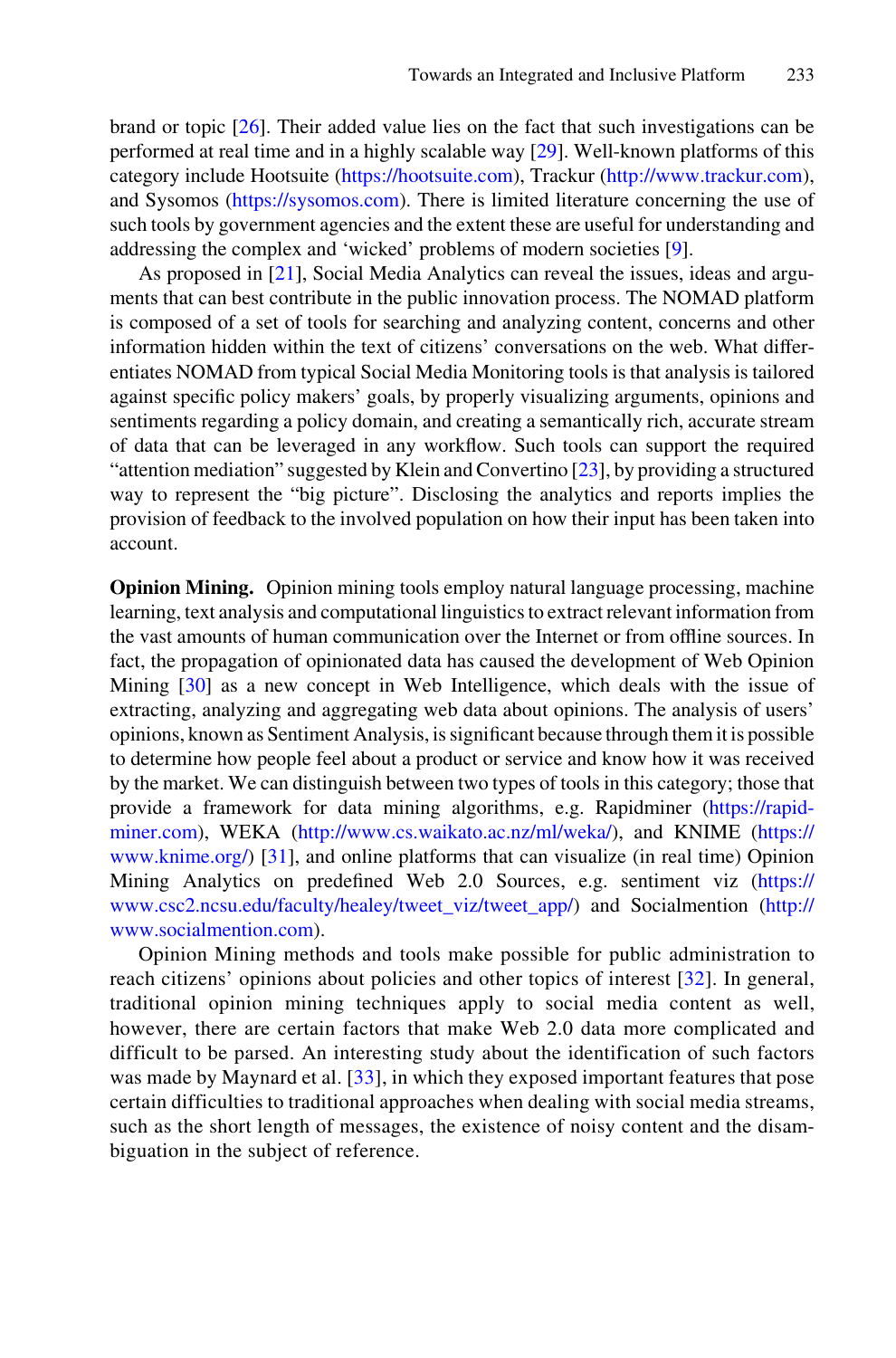**Reputation Management.** Reputation Management refers to the need to seek refer‐ ences for an individual or organization participating in social networks and communities regarding their intellection or influence [[34\]](#page-15-0). This need is partially addressed by existing online reputation management services, which monitor one's influence based on his/her activities in the social web, such as Klout [\(http://www.klout.com\)](http://www.klout.com) and Naymz ([http://](http://www.naymz.com) [www.naymz.com](http://www.naymz.com)), or measure scientific research performance based on citation analysis, such as Google Scholar [\(http://scholar.google.com](http://scholar.google.com)) and Research Gate ([http://](http://www.researchgate.net) [www.researchgate.net\)](http://www.researchgate.net). Another stream of reputation management systems are using customer feedback to gain insight on suppliers and brands, or get early warning signals to reputation problems (e.g. eBay RMS).

Likewise, OI processes in the public sector may attract and make use of information from a plethora of different sources and may be affected by the public relations between multiple stakeholders, which should be treated according to their credibility. Current reputation algorithms can partially address this challenge by assigning a generic reputation score to experts. Nevertheless, a valid application of author-based idea filtering [\[23](#page-14-0)] for identifying promising ideas from large corpuses demands contributors to be assessed against their expertise on specific topics related to the public problem under investigation. This approach is followed by the EU-Community Reputation Management System [[35\]](#page-15-0), which collects data related to the knowledge, credibility and expertise of individuals, and uses a synthetic algorithm to assign a reputation score to them.

**Collaboration Support.** The emergence of the Web 2.0 era introduced a plethora of collaboration tools, which enable engagement at a massive scale and feature novel paradigms. At the same time, it is broadly admitted that the collaboration aspect of OI initia‐ tives in the public sector is relatively unexplored  $[13]$  $[13]$ . These tools cover a broad spectrum of needs ranging from knowledge exchanging, sharing and tagging, to social networking, group authoring, mind mapping and discussing. For instance, Facebook [\(http://www.facebook.com](http://www.facebook.com)) and LinkedIn [\(http://www.linkedin.com\)](http://www.linkedin.com) are representative examples of social networking tools that facilitate the formation of online communities among people with similar interests; tools such as MindMeister (http://www.mind[meister.com\)](http://www.mindmeister.com) and Mindomo [\(http://www.mindomo.com](http://www.mindomo.com)) aim to collectively organize, visualize and structure concepts via maps to aid brainstorming and problem solving; Debatepedia [\(http://wiki.idebate.org](http://wiki.idebate.org)) and Cohere ([http://cohere.open.ac.uk\)](http://cohere.open.ac.uk) are typical tools aiming to support online discussions over the Web; phpBB ([http://](http://www.phpbb.com) [www.phpbb.com\)](http://www.phpbb.com) and bbPress (<http://www.bbpress.org>) are Web 2.0 applications enabling the exchange of opinions, focusing especially on providing an environment in which users can express their thoughts without paying much attention to the structure of the discussion.

The above tool categories enable the massive and unconstraint collaboration of users; however, this very feature is the source of a problem that these tools introduce: the problem of information overload. The amount of information produced and exchanged and the number of events generated within these tools exceeds by far the mental abilities of users to: (i) keep pace with the evolution of the collaboration in which they engage, and (ii) keep track of the outcome of past sessions. Current Web 2.0 collaboration tools exhibit two important shortcomings making them prone to the problems of information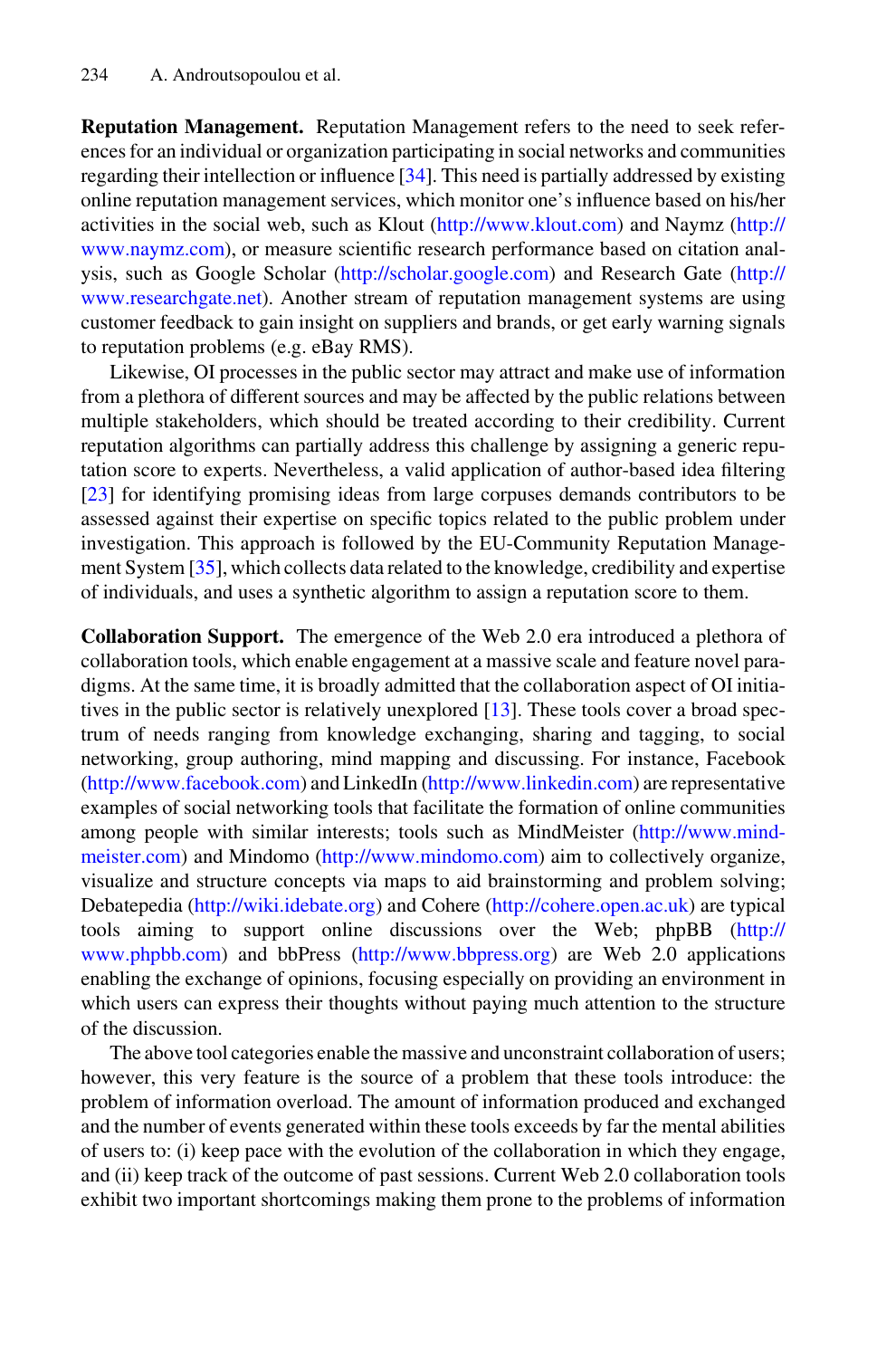overload and cognitive complexity. First, these tools are "information islands", thus providing only limited support for interoperation, integration and synergy with third party tools. While some provide specialized APIs with which integration can be achieved, these are primarily aimed at developers and not end users. Second, Web 2.0 collaboration tools are rather passive media, i.e. they lack reasoning services with which they could actively and meaningfully support collaboration.

**Argumentation Support.** As far as argumentation is concerned, various tools focusing on the sharing and exchange of arguments, diverse knowledge representation issues and visualization of argumentation have been developed. Tools such as Araucaria [[36\]](#page-15-0), Reason!Able [[37](#page-15-0)] and Compendium [\(http://compendium.open.ac.uk](http://compendium.open.ac.uk)) allow users to create issues, take positions on these issues, and make pro and contra arguments. They can capture the key issues and ideas and create shared understanding in a knowledge team; in some cases, they can be used to gather a semantic group memory. However, these argumentation support tools have the same problems with the aforementioned Web 2.0 collaboration tools. They too are standalone applications, lacking support for inter‐ operability and integration with other tools (e.g. with data mining services foraging the Web to discover interesting patterns or trends). They also cope poorly with voluminous and complex data as they provide only primitive reasoning services. This makes these tools prone to the problem of information overload. Argumentation support services recently developed in the context of the Dicode project [\[38\]](#page-15-0) address most of these issues through innovative virtual workspaces offering alternative visualization schemas that help stakeholders control the impact of voluminous and complex data, while also accommodating the outcomes of external web services, thus augmenting individual and collective sense-making (see next section).

In any case, argumentation support tools reveal additional shortcomings that prevent them from reaching a wider audience. In particular, their emphasis on providing fixed and prescribed ways of interaction within collaboration spaces make them difficult to use as they constrain the expressiveness of users, which in turn results in making these systems being used only in niche communities. Adopting the terminology used in the most common theoretical framework of situational awareness shaped by Endsley [[39\]](#page-15-0), this category of tools only partially cover the needs of the three stages of situational awareness, namely perception (i.e. perceive the status, attributes, and dynamics of rele‐ vant elements in the setting under consideration), comprehension (i.e. perform a synthesis of disjointed elements of the previous stage through the processes of pattern recognition, interpretation, and evaluation), and projection (i.e. extrapolate information from previous stages to find out how it will affect future instances of the operational setting).

**Decision making support.** Data warehouses, on-line analytical processing, and data mining have been broadly recognized as technologies playing a prominent role in the development of current and future Decision Support Systems [[40\]](#page-15-0), in that they may aid users make better, faster and informed decisions. However, there is still room for further developing the conceptual, methodological and application-oriented aspects of the issue. One critical point that is still missing is a holistic perspective on the issue of decision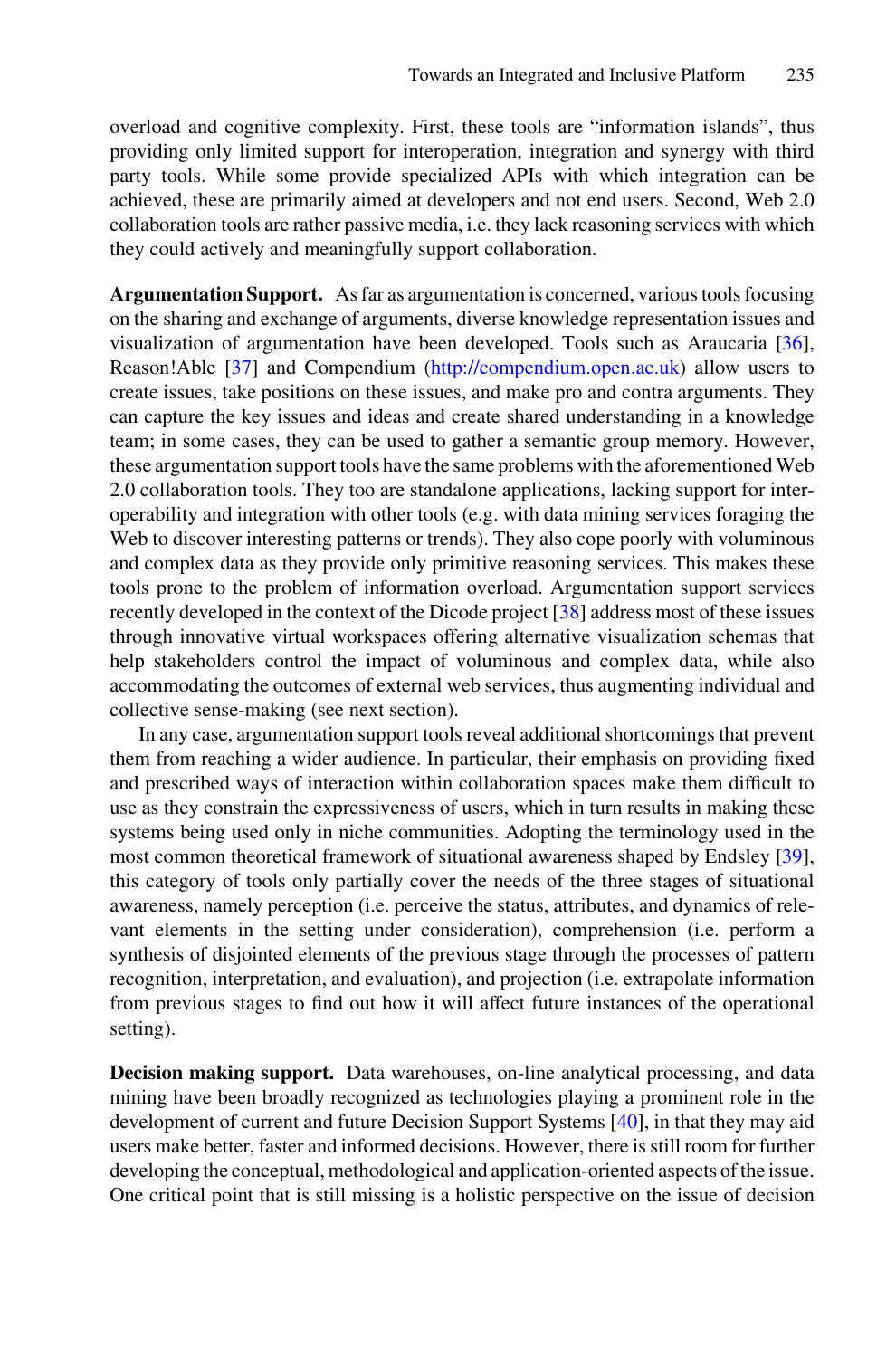making. This originates out of the growing need to develop applications by following a more human-centric (and not problem-centric) view, in order to appropriately address the requirements of public sector stakeholders. Such requirements stem from the fact that decision making has also to be considered as a social process that principally involves human interaction [[41\]](#page-15-0). The structuring and management of this interaction requires the appropriate technological support and has to be explicitly embedded in the solution offered.

The above requirements, together with the ones imposed by the way public sector stakeholders work and collaborate today, delineate a set of challenges for further decision support technology development. Such challenges can be addressed by adopting a knowledge-based decision-making view, while also enabling the meaningful accommodation of the results of the social knowledge and related mining processes. According to this view, which builds on bottom-up innovation models, decisions are considered as pieces of descriptive or procedural knowledge referring to an action commitment. In such a way, the decision making process is able to produce new knowledge, such as evidence justifying or challenging an alternative or practices to be followed or avoided after the evaluation of a decision, thus providing a refined understanding of the problem. On the other hand, in a decision making context the knowledge base of facts and routines alters, since it has to reflect the ever-changing external environment and internal structures of the organization. Knowledge management activities such as knowledge elicitation, representation and distribution influence the creation of the decision models to be adopted, thus enhancing the decision making process  $[42]$  $[42]$  $[42]$ , while evaluation of contributions in the decision making process act as a reputation mechanism and provide incentives for engagement.

Table 1 attempts a mapping of the previously presented categories of ICT tools with the OI phases they primarily support. As shown, support for collaboration and social media monitoring applies to all phases, while the need for sophisticated analysis may be served by alternative combinations of tools such as those supporting policy modelling and social media monitoring.

|                                  | Problem identification   Ideation |   | Incubation | Implementation |
|----------------------------------|-----------------------------------|---|------------|----------------|
| Open data platforms              | X                                 |   |            | X              |
| Policy modelling &<br>simulation | X                                 |   |            | X              |
| Social media<br>monitoring       | $\boldsymbol{\mathrm{x}}$         | X | X          | X              |
| Opinion mining                   | X                                 | X | X          |                |
| Reputation<br>management         |                                   | X | X          |                |
| Collaboration support            | X                                 | X | X          | X              |
| Argumentation<br>support         |                                   | X | X          | X              |
| Decision support                 |                                   |   | X          | X              |

**Table 1.** ICT tools used at different phases of OI in the public sector.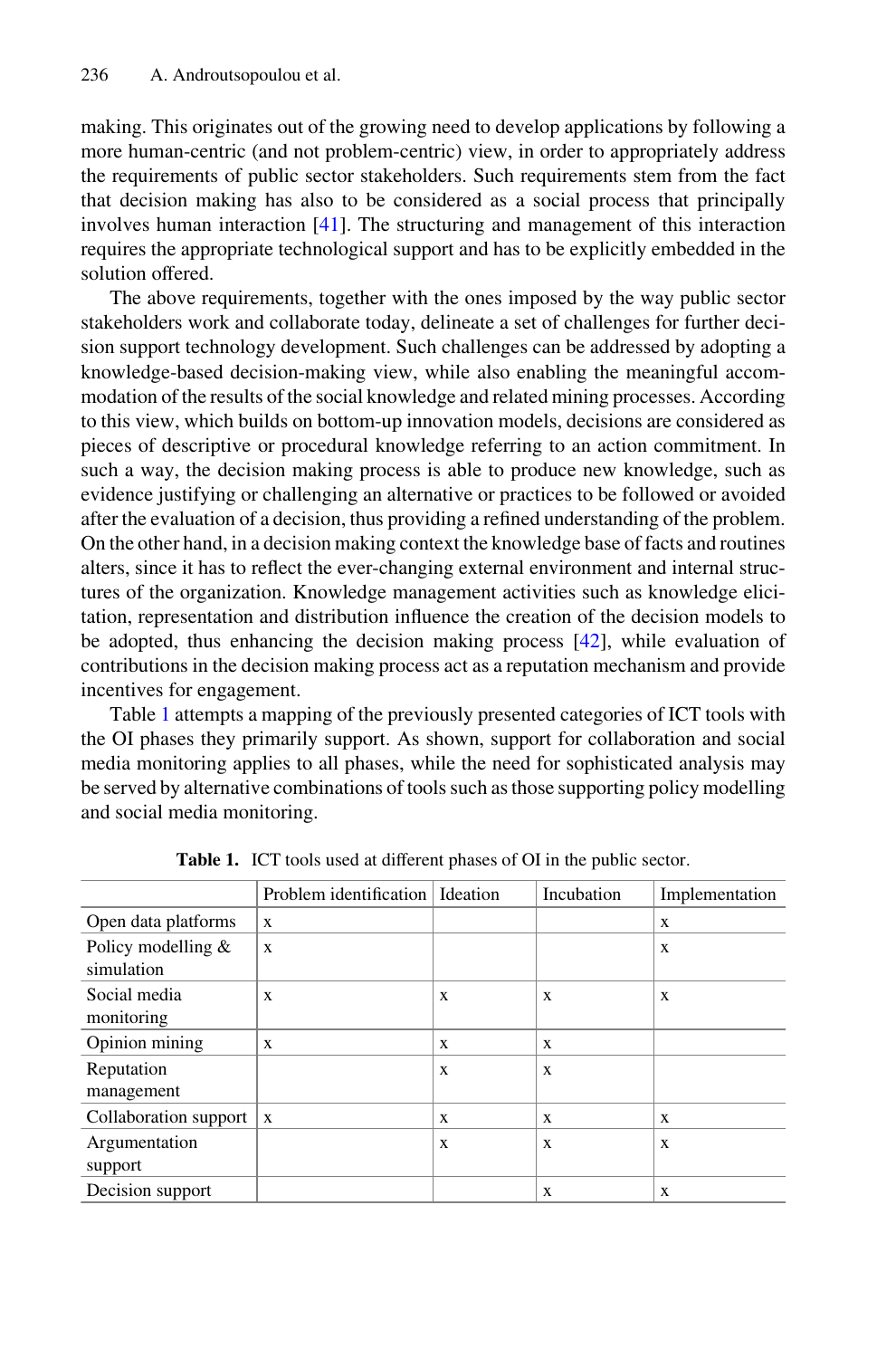## <span id="page-9-0"></span>**3 Towards an Inclusive OI Platform**

#### **3.1 Integration Issues**

The majority of tools reported in the previous section have been originally designed to work as standalone applications. However, in complex contexts such as that of OI in the public sector, which are characterized by diverse types of stakeholders and activities, these tools need to be integrated and meaningfully orchestrated. In most cases, this is a complex and challenging issue, which depends on many factors, such as the type of the resources to be integrated, performance requirements, data heterogeneity and semantics, user interfaces, and middleware [[43\]](#page-15-0). At the same time, public sector stakeholders are confronted with the rapidly growing problem of information overload. An enormous amount of content already exists in the "digital universe", i.e. information that is created, captured, or replicated in digital form, which is characterized by high rates of new information that demands attention. When working together, people have to cope with this diverse and exploding digital universe; they need to efficiently and effectively collaborate and make decisions by appropriately assembling and analyzing enormous volumes of complex multi-faceted data residing in different sources. Admittedly, when things get complex, we need to aggregate big volumes of data, and then mine it for insights that would never emerge from manual inspection or analysis of any single data source.

We argue that the above requirements can be fully addressed by an innovative webbased platform that ensures the seamless interoperability and integration of diverse components and services. The proposed solution should be able to loosely combine web services to provide an all-inclusive infrastructure ('single-access-point') for the effective and efficient support of public and private sector stakeholders participating in OI. It will not only provide a working environment for hosting and indexing of services, seamless retrieval and analysis of large-scale data sets; it will also leverage Web technologies and social networking solutions to provide stakeholders with a simple and scalable solution for targeted collaboration, resource discovery and exploitation, in a way that facilitates and boosts open innovation activities. Much attention needs to be paid to standardization issues to make existing data and software reusable with the minimum effort and without introducing new standards. Interoperability issues should be considered from a technical, conceptual and user interface point of view. When necessary, the foreseen platform should exploit rich semantics at machine level to enable the meaningful incorporation and orchestration of interoperable web services in customized OI-related work‐ flow settings, aiming to reduce the data-intensiveness and smooth the associated workloads to a manageable level.

The proposed integration can be based on established technologies and standards of a service-oriented architecture. Application Programming Interfaces (APIs) allow different applications to connect and interact with each other, while web services provide a standardized way of integrating web-based applications using open standards such as XML, SOAP, WSDL and UDDI. Such an integration approach has been fully developed in the context of the Dicode EU project [\(http://dicode-project.eu/\)](http://dicode-project.eu/), where a widget-based solution was conceived to deliver diverse web services to end-users, a dedicated registry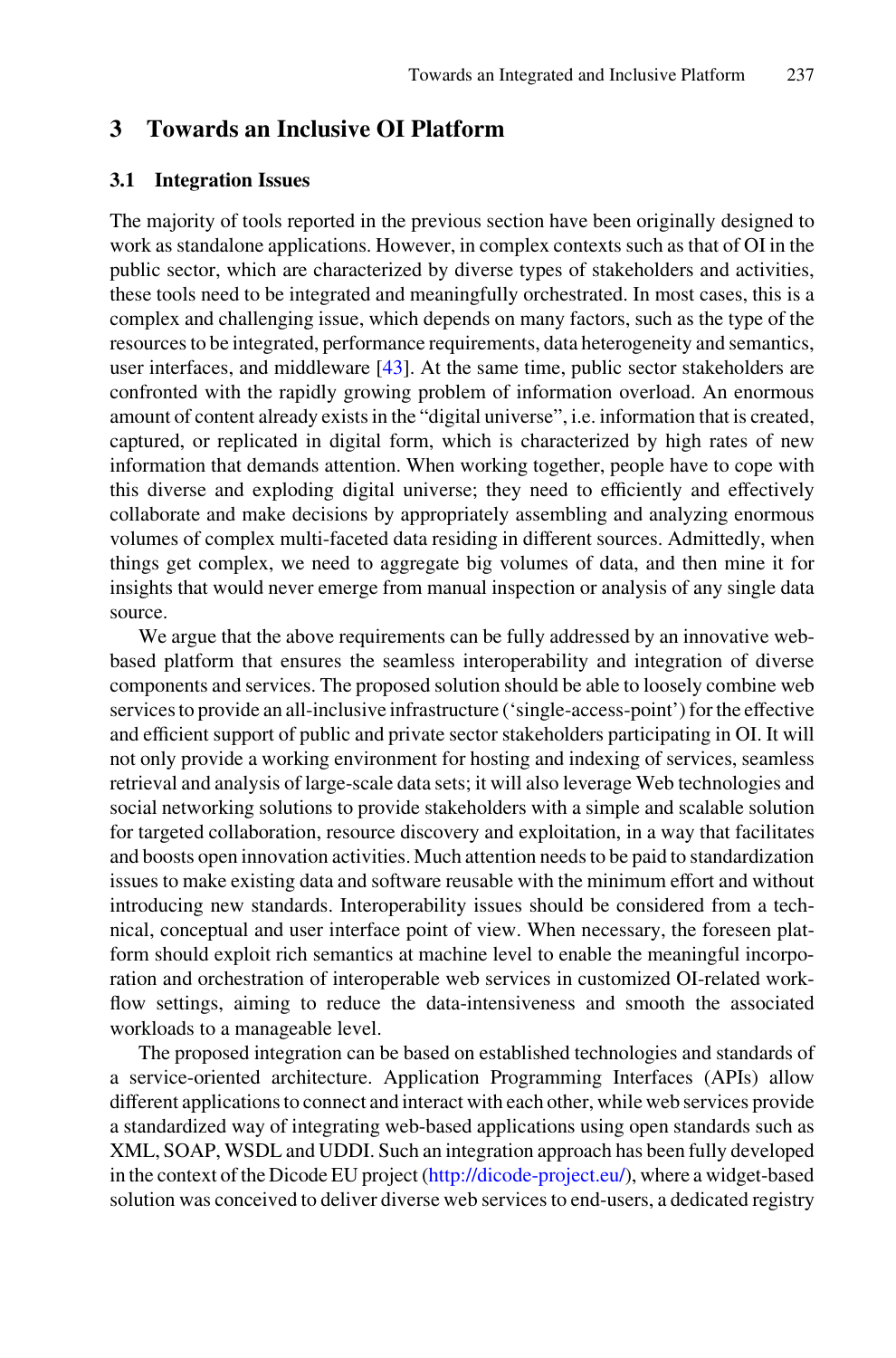of services served location and recommendation purposes, and alternative service inte‐ gration modes were proposed and thoroughly tested in the project's use cases. It has been shown that this approach, namely the Dicode Workbench [\[44\]](#page-15-0), ensures a flexible, adaptable and scalable information and computation infrastructure, and exploits the competences of stakeholders to properly confront information management issues, such as information characterization, classification and interpretation, thus giving added value to the underlying collective intelligence. Moreover, it facilitates knowledge sharing and knowledge co-creation, and assures better-informed collaboration. At the same time, such an approach pays much attention to the issues of usability and ease-ofuse, not requiring any particular programming expertise from the end users.

### **3.2 Synergy of Human and Machine Reasoning**

As stressed in the literature [[23, 25](#page-14-0)], the collaboration aspect needs to be emphasized in the proposed integrated platform, and meaningfully combined with tools supporting sophisticated support for analysis and reflection among stakeholders. Collaboration and decision making support services developed in the context of the Dicode project adhere to such imperatives [[38\]](#page-15-0). Specifically, they (i) provide advanced collaboration support functionalities through innovative virtual workspaces, (ii) are geared towards achieving consensus and gaining of insights, (iii) support incremental formalization of argumentative collaboration (i.e. a stepwise and controlled evolution from a mere collection of individual ideas and resources to the production of highly contextualized and interrelated knowledge artifacts), which augments sense-making through reviewing, commenting on and extending the shared content, and (iv) aid stakeholders rank alternative solutions and conclude the issue at hand (i.e. reach a decision), offering a working environment that is able to interpret diverse knowledge items and their interrelationships in order to proactively suggest trends, or even aggregate data and calculate the outcome of a multicriteria collaborative decision making process.

The above services can further augment the quality of OI activities when properly combined with a set of tools for sophisticated collection and analysis on textual content published in external social media, which has been developed in the context of the NOMAD project  $[21]$  $[21]$ . This is highly valuable, as it enables the collaboration and argumentation taking place as part of OI initiatives to take into account and benefit from 'fresh' relevant content contributed by citizens in numerous social media, incorporating useful ideas, knowledge as well as perceptions of the general public. Integrating components from many of the tool categories presented in Sect. [2,](#page-2-0) the NOMAD toolset provides APIs for services that: (i) create and maintain policy models (incorporating the main elements of public policies), (ii) mine relevant user-generated data from a variety of online text sources (e.g. political blogs, social media, web-sites), (iii) perform linguistic analysis to transform free text into a set of structured data, (iv) discover and extract arguments from free text, (v) perform sentiment analysis to classify text segments according to their 'tone' (positive, neutral, negative), (vi) cluster arguments, based on calculated similarities, and present automatically-generated summaries, and (vii) visualize a structured view of the crowd opinion on a policy, providing insights on how much, when and how people are talking about a specific issue.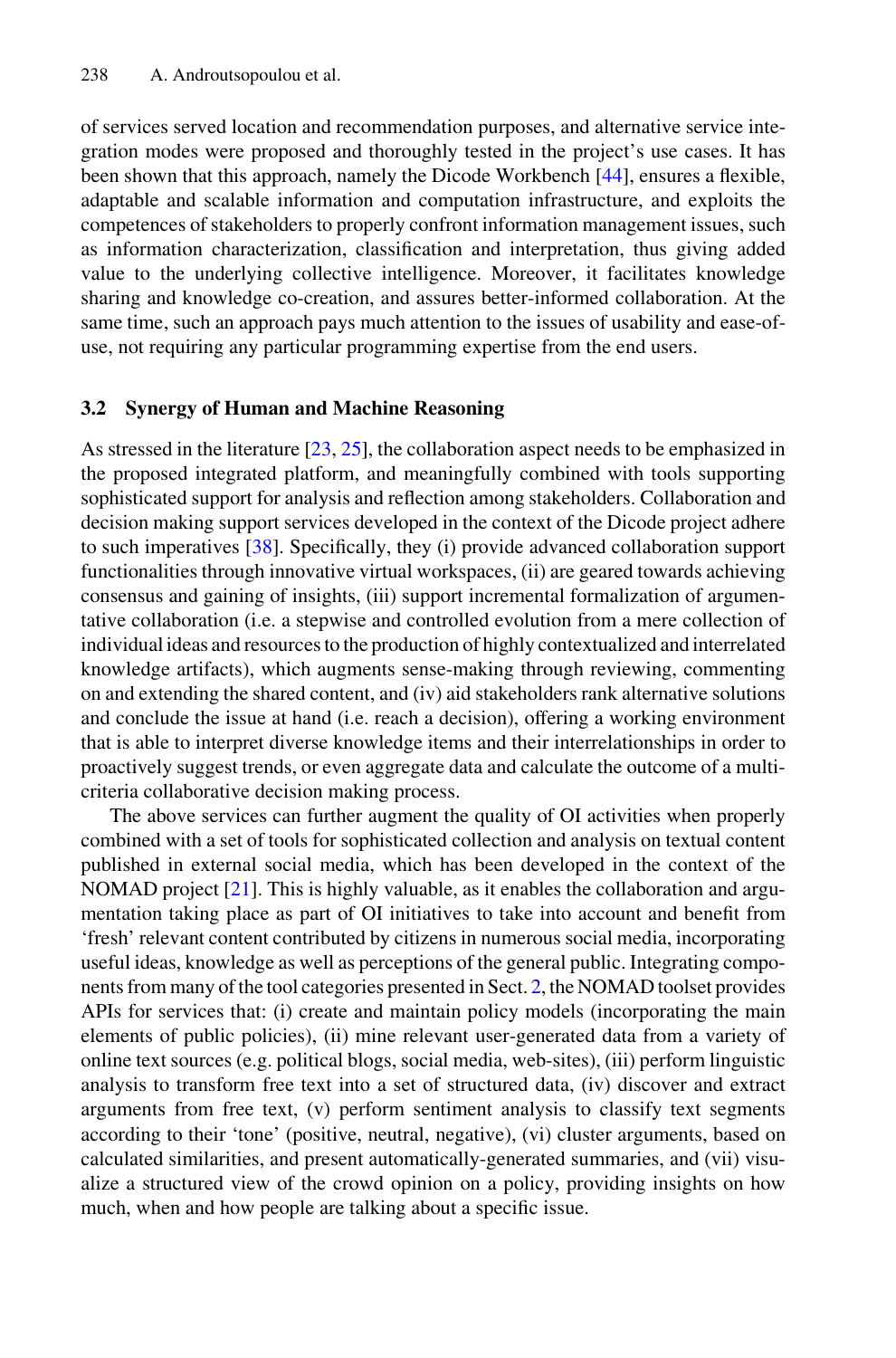<span id="page-11-0"></span>Such a combination between human collaboration support and data collection and analysis tools builds on the synergy between human and machine intelligence to facil‐ itate and enhance individual and collective work during the entire OI process. In addition, it addresses diverse requirements related to the data intensiveness and cognitive complexity of settings concerning OI in the public sector.

# **3.3 An Application Scenario**

The proposed solution is illustrated through a realistic example concerning the development of public policy for the management of immigrants-refugees inflows in Greece. Assuming that the related OI process is initiated by the Greek Ministry of Interior, policy makers and advisors from the Ministry in cooperation with other stakeholders (NGO representatives, governmental agencies, migration experts, etc.) use the Dicode Collab‐ oration Support services (see Fig. 1) to elaborate the issue. They agree on an initial policy model incorporating three alternative solutions (appearing next to the 'light bulb' icons in the Dicode workspace of Fig. 1). Different stakeholders' perspectives are associated with these solutions as arguments in favor or against them (shown with green and red arrows, respectively). Stakeholders may also contribute to a better understanding of the problem and its policy context by uploading supplementary material of any format (e.g. documents referring to EU legislation, multimedia material pointing to a particular dimension of the problem, informative graphs and tables etc.).



**Fig. 1.** Workspace of the application scenario (an instance).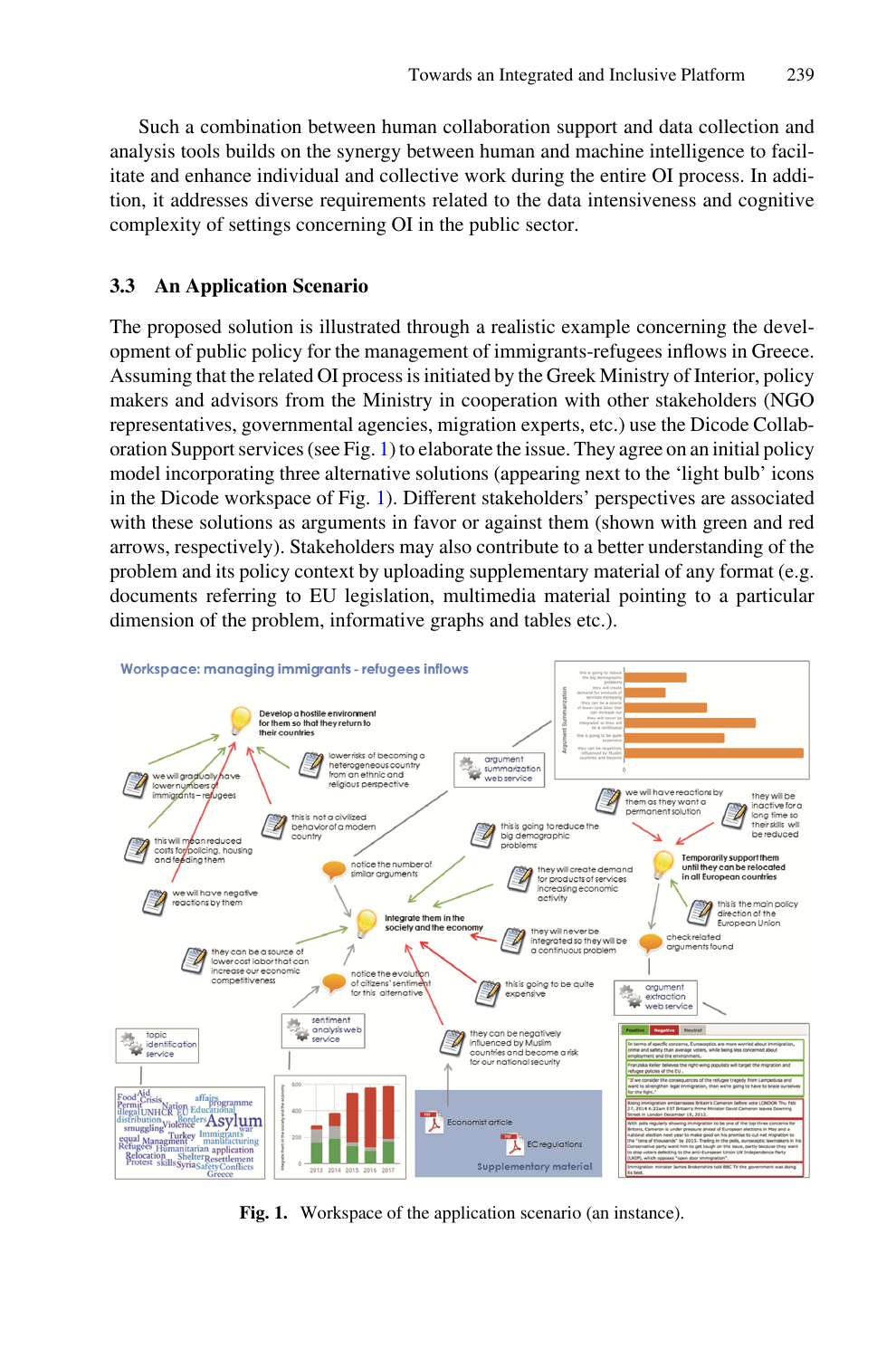At the same time, stakeholders may easily invoke external web services (notice the 'double gear' icons in the Dicode workspace) to look for additional data related to the policy model under consideration. Through appropriate APIs, external services may upload their outcomes into the Dicode collaboration workspace, thus making them part of the undergoing collaboration. For instance, a Topic Identification service may reveal - through the word cloud shown in Fig. [1](#page-11-0) - the most popular topics discussed by citizens in relevant web sources (blogs, news sites, social media communities, etc.), thus triggering the consideration of additional perspectives (e.g. those related to provision of asylum). In the instance shown in Fig. [1,](#page-11-0) a set of NOMAD services have been already executed to aid the required sophisticated analysis of the associated big textual data. Specifically: (i) the Sentiment Analysis service, which enables stakeholders to view the extent (and evolution over time) of the support or opposition of the crowd on an alternative solution, (ii) the Argument Extraction service that reveals new arguments in favor or against the already proposed solutions, which can then be exploited by stakeholders, (iii) the Argument Summarization service that returns the volume of extracted arguments' clusters to provide users with estimations about their popularity.

The collaborative environment proposed allows stakeholders to upload and refine alternative ideas and proposals, argue on them, and evaluate existing content consoli‐ dating the knowledge brought forward by both humans and the machine. Machineretrieved content can be leveraged by stakeholders, in that it enables them advance an ongoing deliberation and gain new insights, based on 'fresh' content from the society reflecting knowledge, perceptions and feelings of the general public. In addition, it motivates brainstorming in the ideation and the incubation phases. Finally, the retrieved (external textual content) analytics may further aid the overall decision making process. It is noted that decision making support services also offered by the Dicode approach may be exploited in the implementation phase of OI to aid the evaluation of alternative solutions by incorporating various algorithms and criteria.

Additional services may further enhance the OI process illustrated in Fig. [1.](#page-11-0) For instance, a Reputation Management service may provide ranking of ideas based on the expertise of the contributor; a Policy Simulation service may run scenarios to predict the outcome of the most prevalent solutions. In parallel, real time social data can be aggregated with statistical information coming from public administration (e.g. Minis‐ tries, Greek Asylum Service, Eurostat) or related open data platforms.

# **4 Conclusions**

Taking into account identified challenges concerning the implementation and advance‐ ment of OI practices in the public sector, this paper embarks on the analysis and synthesis of the functionalities offered by existing ICT tools. It focuses on the fundamental and highly valuable integration between collaboration and decision support tools, on one hand, and data collection and analysis tools, on the other. Associating the identified tool categories with the diverse OI phases, the need for collaboration and sophisticated data collection and analysis has been stressed. This led to the description of an open and inclusive solution that may foster and facilitate OI initiatives in the public sector,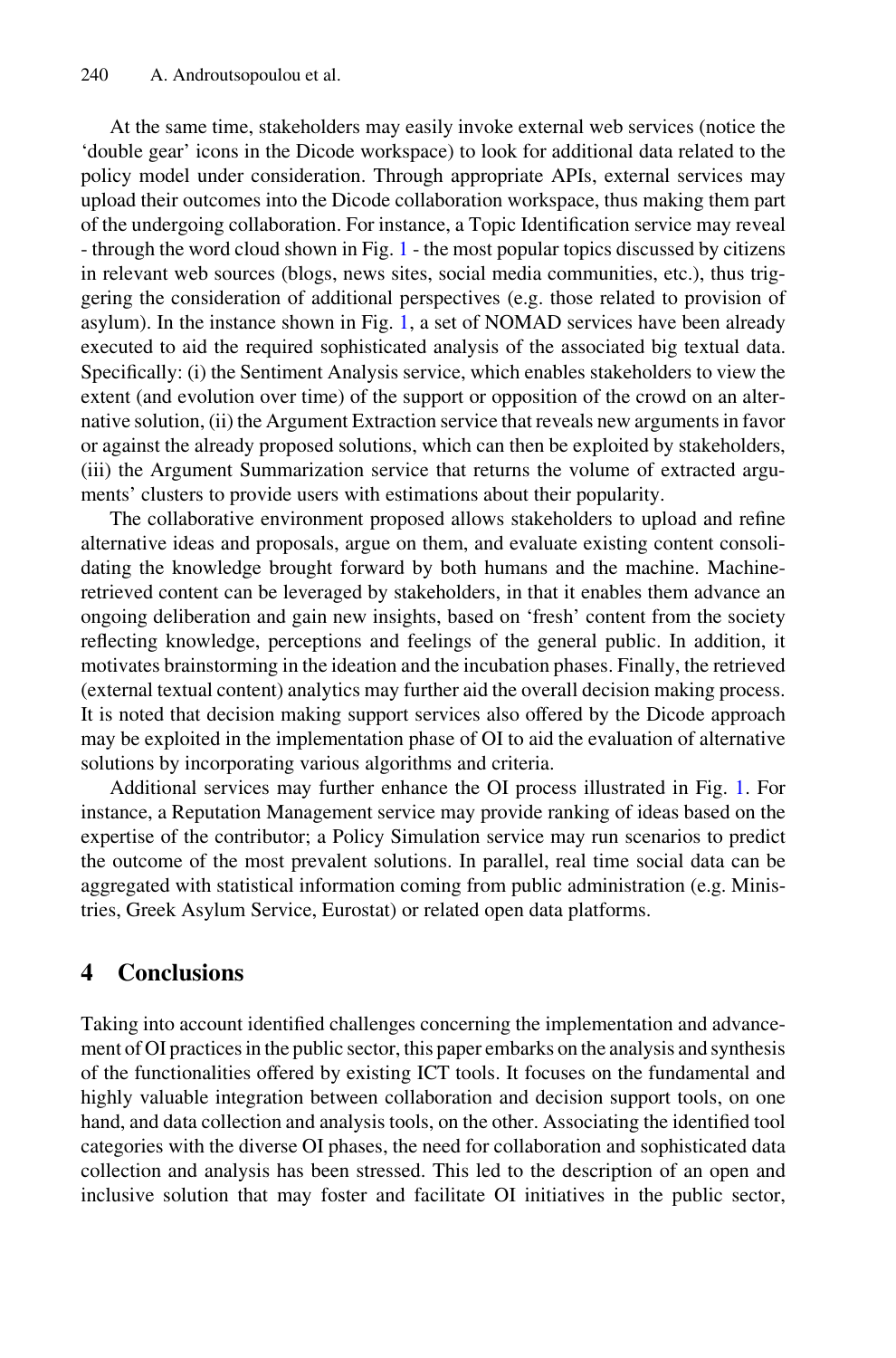<span id="page-13-0"></span>enabling expert argumentative consultations to be informed by relevant external social media content incorporating the knowledge, perceptions and feeling of the society.

The proposed platform offers a novel collaborative environment that allows stakeholders immerse in Web 2.0 interaction paradigms and exploit its enormous potential to collaborate through reviewing, commenting on and extending the shared content along the OI phases. The platform enables stakeholders maintain chains of views and opinions, accompanied by the supporting data, which may reflect, at any time, the current collective knowledge on the issue under consideration, and justify a particular decision made or action taken. In the proposed solution, collaboration services are not standalone applications that operate autonomously; instead, they coexist and make use of other services' outcomes to improve their performance.

Future work directions include the implementation of the proposed OI platform and its practical application and evaluation within the context of diverse OI practices in the public sector. Also, it will be very interesting to evaluate to what extent such a platform enables a transfer of knowledge, perceptions and feelings from the society towards the experts/technocrats, contributing to overcoming the negative aspects of the 'technocracy' (e.g. limited understanding of diverse needs, values and concerns of different stakeholder groups on particular social problems the experts analyze) [[35\]](#page-15-0).

## **References**

- 1. Chesbrough, H.W., Vanhaverbeke, W., West, J.: New Frontiers in Open Innovation. Oxford University Press, Oxford (2014)
- 2. Chesbrough, H.W.: Open Innovation: The New Imperative for Creating and Profiting from Technology. (2003)
- 3. Chesbrough, H.W.: The era of open innovation. MIT Sloan Manag. Rev. **44**(3), 35–41 (2003)
- 4. Spithoven, A., Vanhaverbeke, W., Roijakkers, N.: Open innovation practices in SMEs and large enterprises. Small Bus. Econ. **41**, 537–562 (2013)
- 5. Felin, T., Zenger, T.R.: Closed or open innovation? Problem solving and the governance choice. Res. Policy **43**, 914–925 (2014)
- 6. Mina, A., Bascavusoglu-Moreau, E., Hughes, A.: Open service innovation and the firm's search for external knowledge. Res. Policy **43**, 853–866 (2014)
- 7. Bellantuono, N., Pontrandolfo, P., Scozzi, B.: Different practices for open innovation: a context-based approach Different practices for open innovation: a context-based approach. J. Knowl. Manag. **17**, 558–568 (2013)
- 8. Mergel, I.: A framework for interpreting social media interactions in the public sector. Gov. Inform. Q. **30**, 327–334 (2013)
- 9. Loukis, E., Charalabidis, Y., Androutsopoulou, A.: Promoting open innovation in the public sector through social media monitoring. Gov. Inform. Q. **34**, 99–109 (2017)
- 10. Ferro, E., Molinari, F.: Framing web 2.0 in the process of public sector innovation: going down the participation ladder. Eur. J. ePractice **9**, 1–15 (2010)
- 11. Lee, S.M., Hwang, T., Choi, D.: Open innovation in the public sector of leading countries. Manag. Decis. **50**, 147–162 (2012)
- 12. Chesbrough, H., Bogers, M.: Explicating open innovation: clarifying an emerging paradigm for understanding innovation keywords. New Frontiers in Open Innovation, pp. 1–37 (2014)
- 13. Mergel, I.: Opening government: designing open innovation processes to collaborate with external problem solvers. Soc. Sci. Comput. Rev. **33**, 599–612 (2015)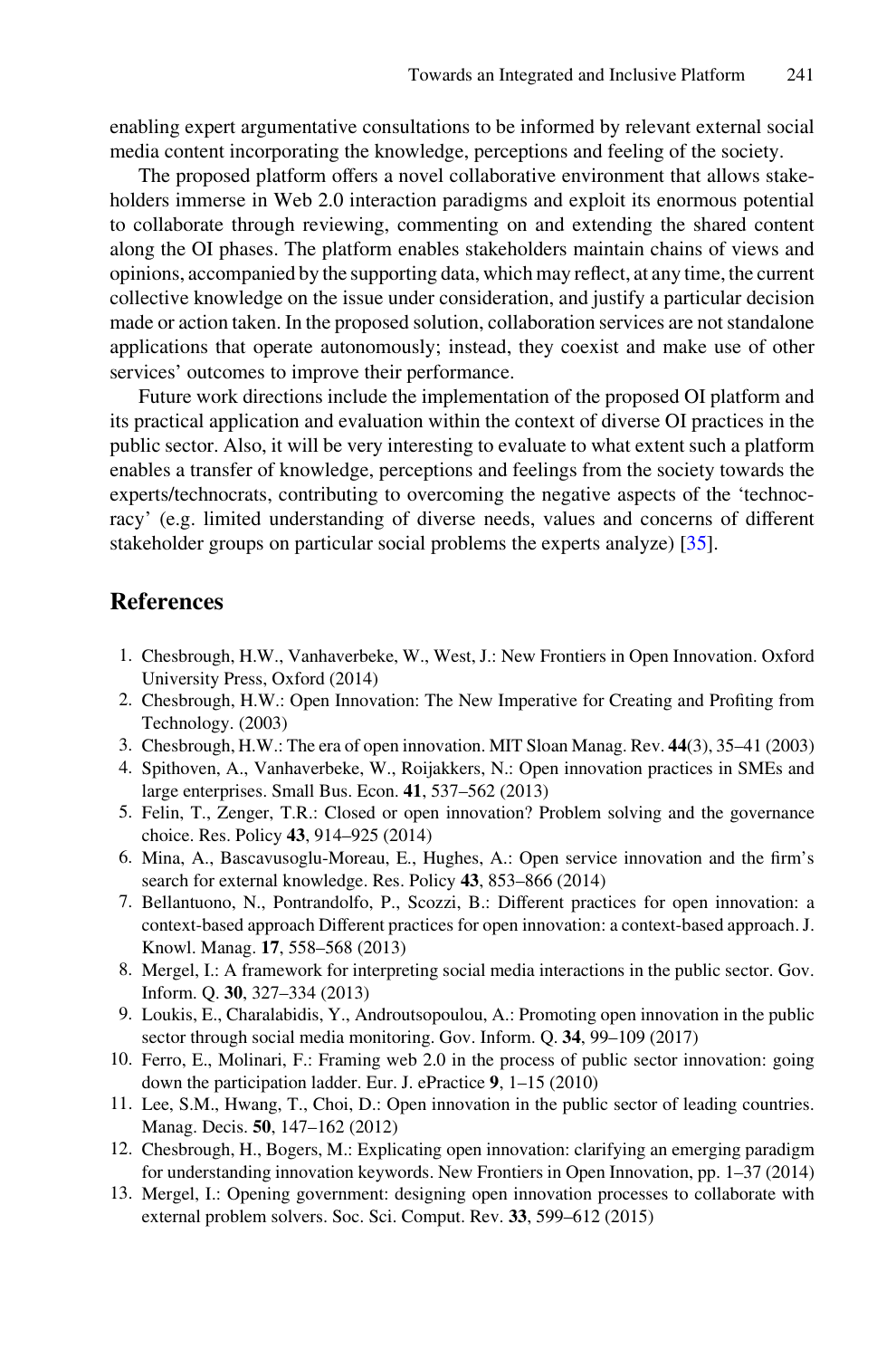- <span id="page-14-0"></span>14. Kankanhalli, A., Zuiderwijk, A., Tayi, G.K.: Open innovation in the public sector: A research agenda. Gov. Inform. Q. **34**, 84–89 (2017)
- 15. Viscusi, G., Poulin, D., Tucci, C.: Open innovation research and e-government: clarifying the connections between two fields. In: XII Conference of the Italian Chapter of AIS (itAIS 2015) (2015)
- 16. Mergel, I., Desouza, K.: Implementing open innovation in the public sector: the case of challenge.gov. Public Adm. Rev. **73**, 882–890 (2013)
- 17. Bekkers, V., Tummers, L.G., Voorberg, W.H.: From public innovation to social innovation in the public sector: a literature review of relevant drivers and barriers. Erasmus University Rotterdam, Rotterdam (2013)
- 18. Misuraca, G., Viscusi, G.: Shaping public sector innovation theory: an interpretative framework for ICT-enabled governance innovation. Electron. Commer. Res. **15**, 303–322 (2015)
- 19. Van Duivenboden, H., Thaens, M.: ICT-driven innovation and the culture of public administration: a contradiction in terms? Inform. Polity. **13**, 213–232 (2008)
- 20. Criado, J.I., Sandoval-Almazan, R., Gil-Garcia, J.R.: Government innovation through social media. Gov. Inform. Q. **30**, 319–326 (2013)
- 21. Charalabidis, Y., Loukis, E., Androutsopoulou, A., Karkaletsis, V., Triantafillou, A.: Passive crowdsourcing in government using social media. Transforming Gov. People, Process Policy **8**, 283–308 (2014)
- 22. Ham, J., Lee, J.-N., Kim, D.J., Choi, B.: Open innovation maturity model for the government: an open system perspective. In: Proceedings of the 36th International Conference on Information Systems (ICIS), pp. 1–11 (2015)
- 23. Klein, M., Convertino, G.: A roadmap for open innovation system. J. Soc. Media Organ. **2**, 1 (2015)
- 24. Assar, S., Boughzala, I., Isckia, T.: eGovernment trends in the web 2.0 era and the open innovation perspective: an exploratory field study. In: Janssen, M., Scholl, H.J., Wimmer, M.A., Tan, Y.-h. (eds.) EGOV 2011. LNCS, vol. 6846, pp. 210–222. Springer, Heidelberg (2011). [https://doi.org/10.1007/978-3-642-22878-0\\_18](http://dx.doi.org/10.1007/978-3-642-22878-0_18)
- 25. Hrastinski, S., Kviselius, N.Z., Ozan, H., Edenius, M.: A review of technologies for open innovation: Characteristics and future trends. In: Proceedings of the Annual Hawaii International Conference on System Sciences (2010)
- 26. Bekkers, V., Edwards, A., de Kool, D.: Social media monitoring: responsive governance in the shadow of surveillance? Gov. Inform. Q. **30**, 335–342 (2013)
- 27. Chan, C.M.L.: From open data to open innovation strategies: creating E-Services using open government data. In: Proceedings of the 46th Hawaii International Conference on System Sciences (HICSS-46). pp. 1890–1899 (2013)
- 28. Alexopoulos, C., Loukis, E., Mouzakitis, S., Petychakis, M., Charalabidis, Y.: Analysing the characteristics of open government data sources in Greece. J. Knowl. Econ., 1–33 (2015). [https://doi.org/10.1007/s13132-015-0298-8](http://dx.doi.org/10.1007/s13132-015-0298-8)
- 29. Stavrakantonakis, I., Gagiu, A.-E., Kasper, H., Toma, I., Thalhammer, A.: An approach for evaluation of social media monitoring tools. In: 1st International Workshop on Common Value Management, pp. 52–64 (2012)
- 30. Taylor, E.M., Rodríguez O., C., Velásquez, J.D., Ghosh, G., Banerjee, S.: Web opinion mining and sentimental analysis. In: Velásquez, J.D., Palade, V., and Jain, L.C. (eds.) Advanced Techniques in Web Intelligence-2: Web User Browsing Behaviour and Preference Analysis. SCI, vol. 452, pp. 105–126. Springer, Heidelberg (2013). [https://doi.org/](http://dx.doi.org/10.1007/978-3-642-33326-2_5) [10.1007/978-3-642-33326-2\\_5](http://dx.doi.org/10.1007/978-3-642-33326-2_5)